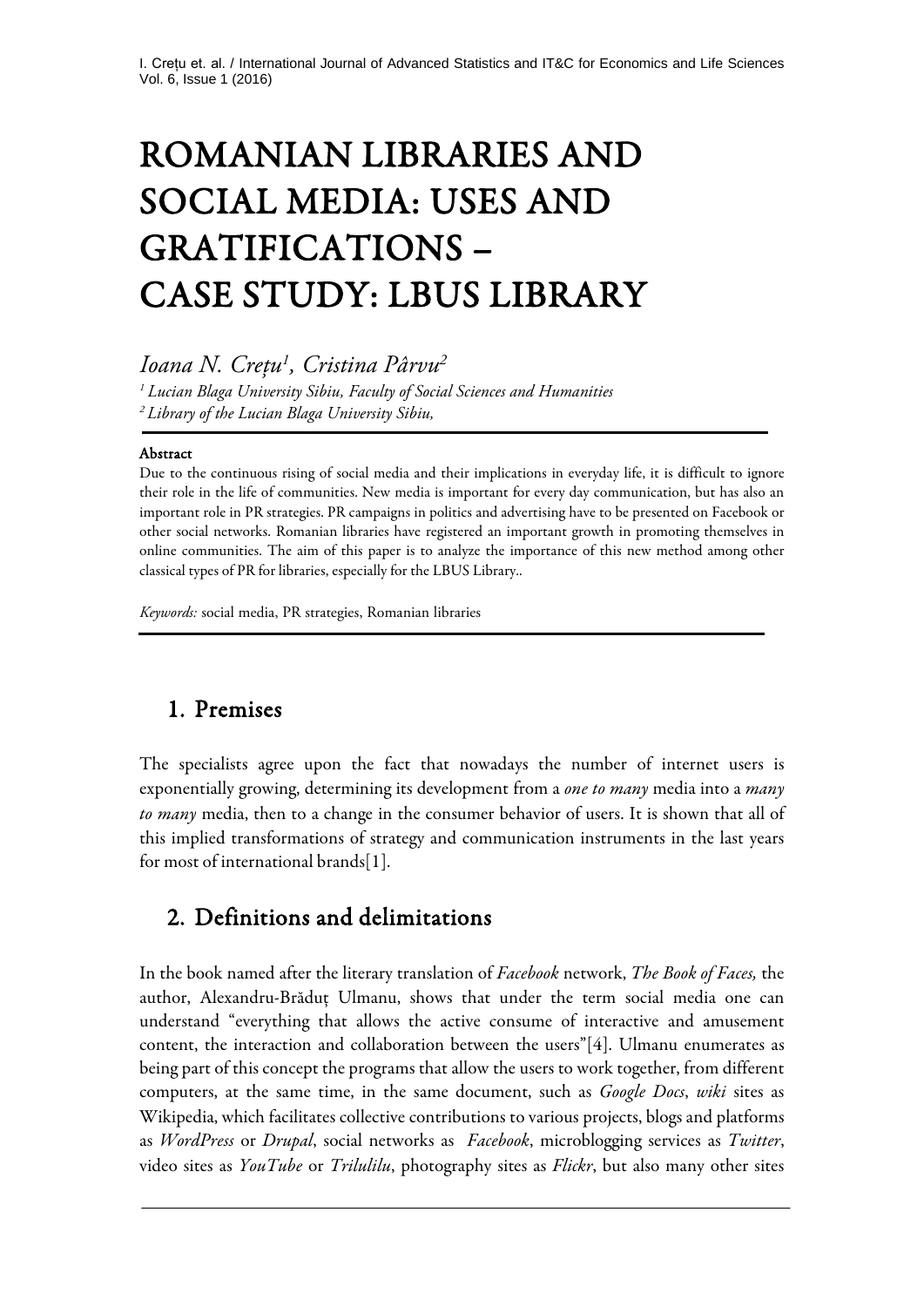I. Crețu et. al. / International Journal of Advanced Statistics and IT&C for Economics and Life Sciences Vol. 6, Issue 1 (2016)

where users share their personal experiences and opinions about the services and commercial products, including virtual games where hundreds of thousand people interact simultaneously[4].

He shows that on the Internet one can find everywhere examples of socialization of services, and any site becomes social because "it incorporates the connection with a social network".[4]

# 3. Typology

The researchers classify *social media* into six categories [4]: collaboration projects, blogs, content production communities, social networks, virtual worlds and virtual societies.

*Collaboration projects* are about platforms that allow users to intervene on a web page and to change it as they wish, the so-called *wik*i's. The most known is Wikipedia, popular encyclopedia, that reached 18 million articles and 365 million users in 2011 [4]. Another popular example is WikiLeaks, a platform originally created to allow anonymous publication of secret documents, the aim being to increase the transparency of governments and organizations.

Another category is represented by blogs, which can be the author or collective, generalist or specialized (journalists or politicians blogs, blogs of companies, blogs integrated into news sites, blogs dedicated to events).

Examples for dedicated community content production are those sites where users can produce and distribute various types of media as Flickr*, YouTube.*

Among the most popular social networking sites is the one created by Mark Zuckerberg - Facebook. In Romania, the 2011 data show that there are more than 3.1 million accounts, representing nearly half of Internet users and 14% of the population. Brăduţ Ulmeanu believes that this type of service is remarkable that "many of them encourage users to go online with real names and identity"[4] which marks a paradigm shift, given that the Internet is a place where anyone can be anything. The last two types of *social media* are virtual worlds (games) and virtual societies, in which users can borrow identities, avatars that interact with other users in order to build a virtual character with which to live in a fictional manner.

In addition, in the social media category, we can also integrate the *Yahoo Messenger* service that enables even faster service exchange of information between colleagues, chatroom services, very popular in the 90s, and even the email itself. An information technology expert, Paul Jones told the author of the book cited above that "it sounds strange, but the email is still on of the online communications medium most commonly used ".[4]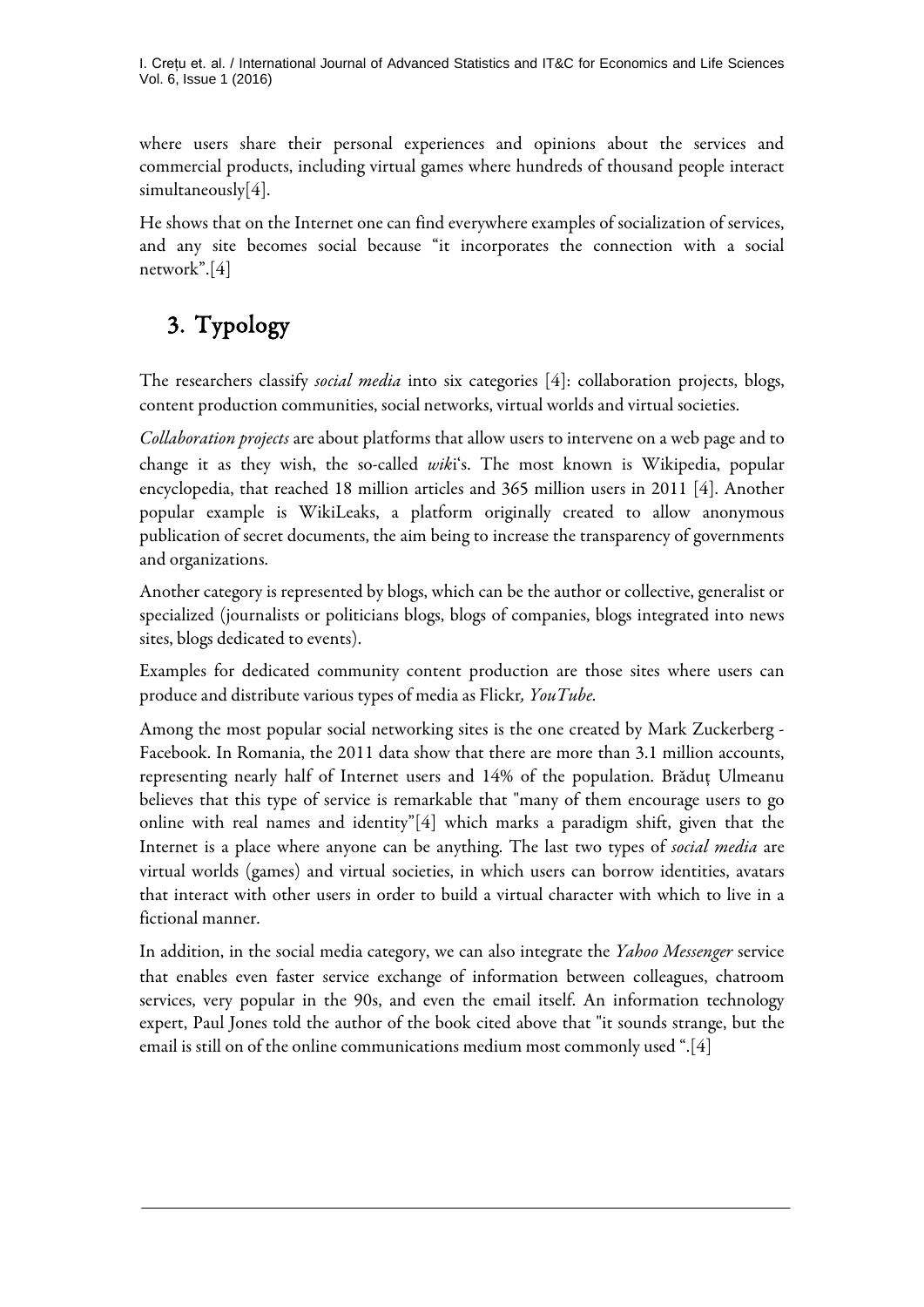## 4. Internet communication features

Anne Gregory, referring to communication on the Internet, specifies the unique characteristics of the Internet [3]:

- First, once the message is sent, the transmitter loses control, considering that there is not a neutral communication channel;
- It is interesting that it is so transitory, because some things can be erased immediately (the reply to an email, etc.) and permanently virtual (web pages that can remain unchanged for years);
- It is not bound by time, the response to a message can be sent / received anytime;
- The author believes that the Internet provides a unique environment where communities and community groups can form, reform, transform and dissolve;
- It is not tied to a specific space, access being as easy for anyone in close proximity, but also at hundreds and thousands of miles away;
- It requires no costs once it has been installed;
- Enables communication from one individual to another, but also from one group to another, respectively of all the combinations, all at the same time;
- The speed and amount of information that can be accessed are without precedent;
- One last feature mentioned by the author is interesting and important. She notes that Internet users have different views they hold the power, because that can group and regroup in different communities with high speed.

# 5. Internet use in public relations

Experts find that among Internet implications in communication we can include the fact that in a positive way public relations are a source of information that provides transparent access[3]. A change is that the audiences should be seen as a collection of "problems" rather than as uniform blocks as the customers.

Anne Gregory shows that problems remain on the website, and the timing for reaction is up to the audience that can occur at any time even years later, when different groups of people gather around a problem and form a "new" public. The Internet is considered ideal for active publics and approved for public who searches for information.

Potentially, the members of this public are the best friends of an organization, but also they represent the biggest "problems". Experts warn that the idea of getting a continuum of actions required of those who communicate within the organization can be strengthened or destroyed by users accessing alternative information sources, many of which may be unknown to the organization, and this number will be determined continuously time.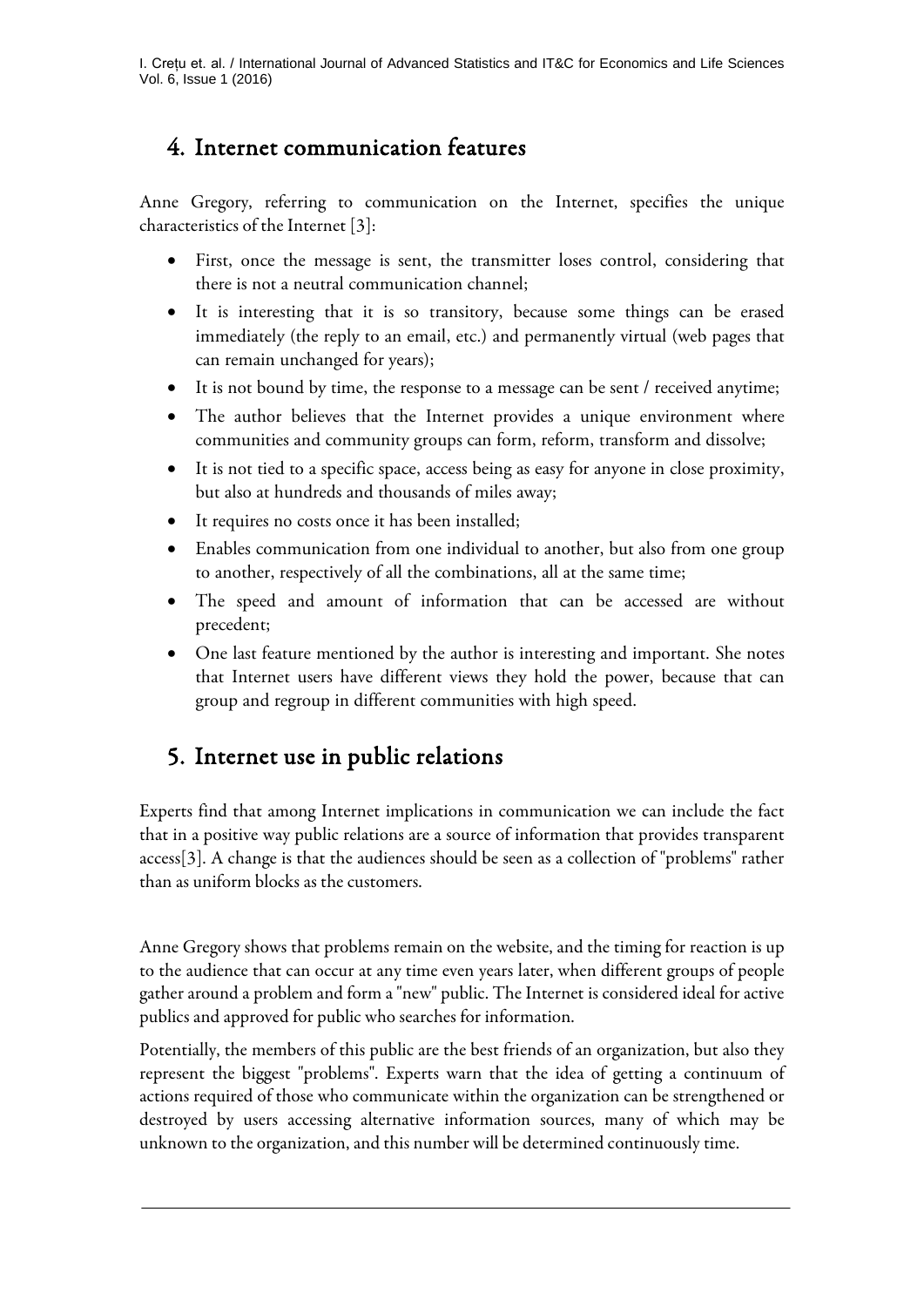A serious potential problem is the lack of information from organizations as alternative sources that can be accessed are available, but not all provide support. Anne Gregory [3] underlines that the Internet changes the power relations between networks of audiences involved, as lower interest groups present their case as well as larger organizations and interact directly with other stakeholders. Therefore, individual opinions have equal weight, no more or less important and traditional opinion trainers, for example outside the Internet media are less influential. Communication is more direct, without the mediation of journalists and forced transmission opportunities (ads) are limited.

# 6. Promotion through social networks

The principle that makes *Facebook*work is simple [1]: each user has a profile page where he can upload photos and videos. You can view the recent activities of the user that can be commented on by his friends. Each network user can make friends with other users, with more or less access to their data

The network offers other facilities such as games, contests, chat, possibility of becoming a member of various groups, send messages etc. *Facebook* can be used in marketing, and the company has the opportunity to reach their target audience.

Researchers [1] show that the four elements can be used:

- 1. Profile: Each user shapes a profile which "is a page that is designed to convert visitors into friends. They would inquire into certain areas of the identity of the person concerned.
- 2. Groups: these offer the possibility to create a community around a brand, it creates a space for customers, colleagues and friends, so that they can participate in discussions about trademark. There is a possibility for discussion forums, uploading photos, videos and links, and news and updates can be sent to group members.
- 3. Facebook Pages: researchers show that differs from groups that are more easily adapted than groups
- 4. Events on Facebook: through this possibility, marketing events may be promoted, the emergence on the market of products or any events of interest to the company.

It is believed that Facebook is currently the world's largest online social network that allows forms of promotion (some brands like Nuella, Pizza, Coca Cola, and personalities like Barack Obama or Mr. Bean). Experts believe that Facebook remains a platform for the presentation of self and own PR, but there is controversy regarding the effectiveness of marketing on Facebook. It is considered that in terms of share of accesses, corporate investment in Facebook is not profitable, much less on brand positioning. [1]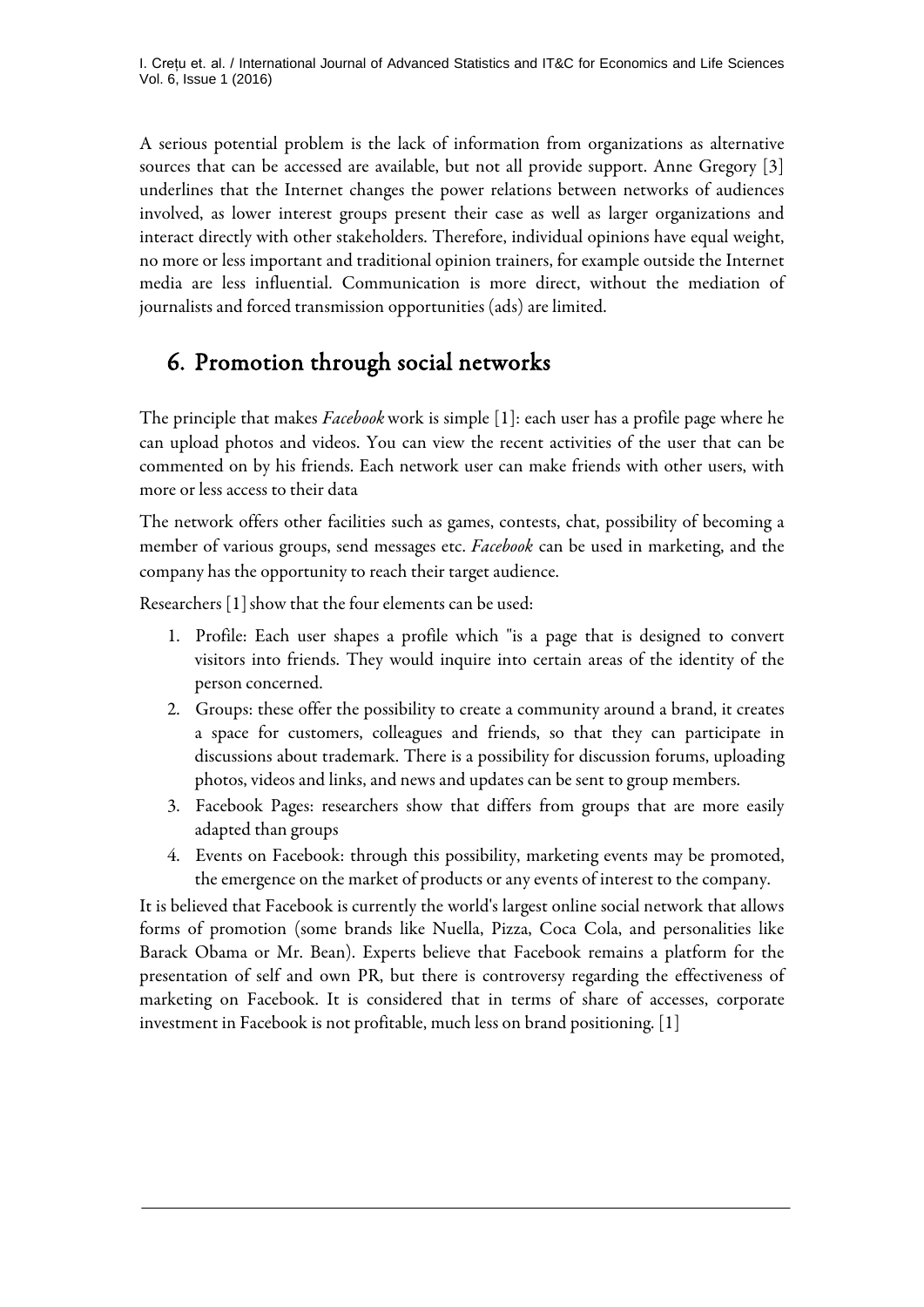I. Crețu et. al. / International Journal of Advanced Statistics and IT&C for Economics and Life Sciences Vol. 6, Issue 1 (2016)

# 7. The Uses and Gratification (UGT) theory

UGT discusses how users deliberately choose media that will satisfy given needs and allow one to enhance knowledge, relaxation, social interactions/companionship, diversion, or escape.

UGT focuses on the consumer rather than focusing on the message, is about "what people do with media?" [5] rather than "what media does for people?". Gratifications are sources of pleasure or satisfaction . UGT holds that audiences are responsible for choosing media to meet their desires and needs to achieve gratification.

*Facebook* rewards engaging content. In the study "How to Connect and Communicate with Customers" [6], David Lee King proposes ten tips for turning the library social media in something appealing for users:

- 1. be relevant
- 2. be consistent
- 3. pay attention to different tools and different rules
- 4. share your library's story
- 5. be human
- 6. type like you talk
- 7. be helpful
- 8. think short
- 9. be visual
- 10. encourage audience participation.

### 8. Romanian Libraries and Facebook

Romanian libraries have registered an important growth in promoting themselves in online communities. Next, we analyze the impact and specific online communication for several major libraries in Romania.

There are an increasing number of institutions that have developed in recent years pages in the Facebook network to promote and achieve a measurable impact from users.

Besides the most popular promotion method of websites, we encounter the official page of the institution which is used for personalized communication.

In postings we meet promotion of events, status updates, photo sharing. Also, creating groups on professional affiliations is another component of communication on *Facebook* (ABR group, ANPBR).

Administrators of the pages may see a number of important statistics such as the number of users who viewed a post, number of likes, number of distributions, audiences accessing a post etc.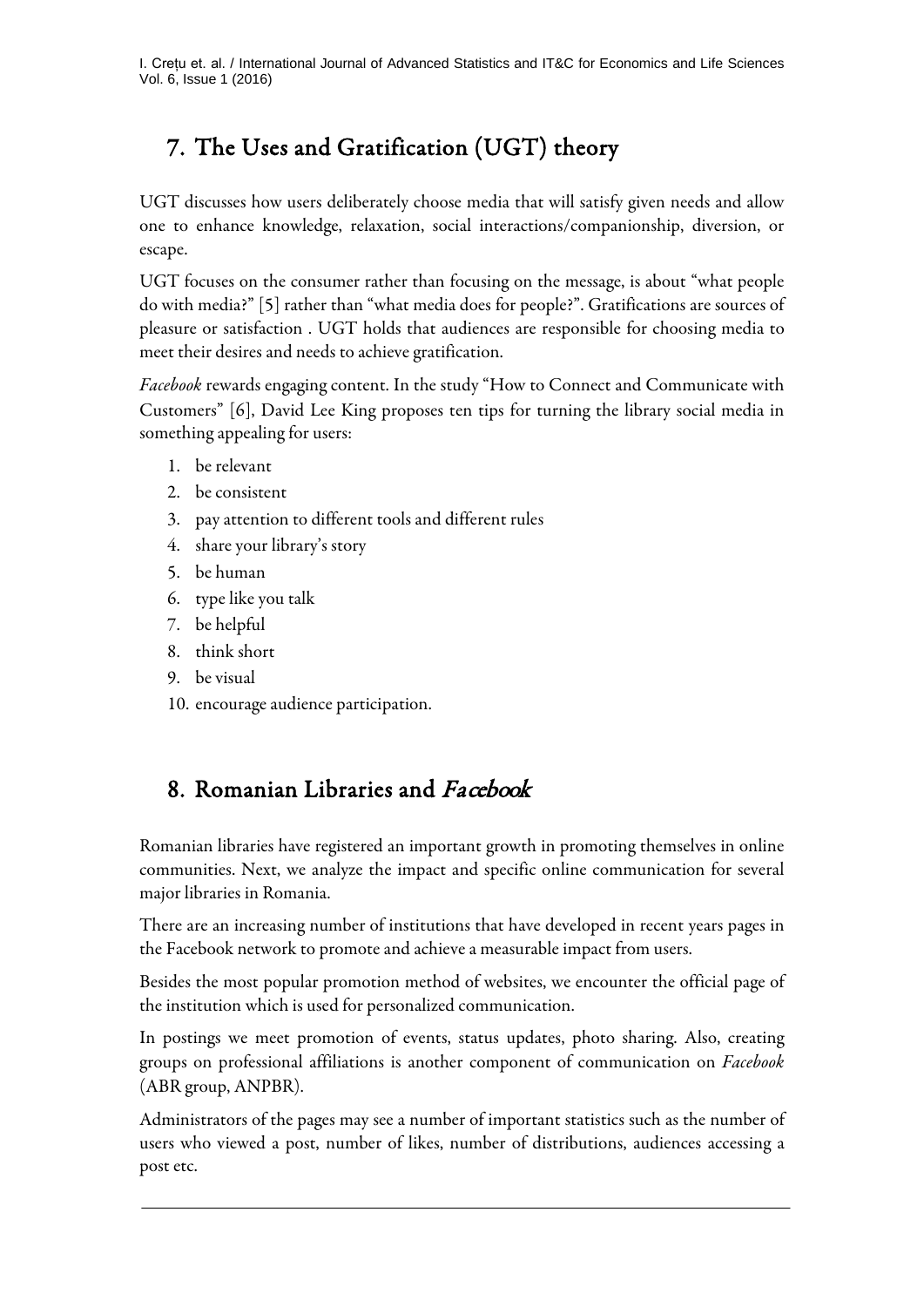Of the number of pages analyzed, only part of them have links from the website on the *Facebook* page, which shows that they function as independent means of promotion:

| The Library                                                                               | Web site | Facebook page | Fb button on site |
|-------------------------------------------------------------------------------------------|----------|---------------|-------------------|
| Blaga"<br>"Lucian<br>Central<br>University Library Cluj -Napoca                           | yes      | yes           | yes               |
| National Library of Romania                                                               | yes      | yes           | no                |
| Metropolitan Library Bucharest                                                            | yes      | yes           | no                |
| Central University<br>Library<br>"Carol I" Bucharest                                      | yes      | yes           | yes               |
| UMF - Carol Davila Library<br>Bucharest                                                   | yes      | yes           | no                |
| <b>UPB Central Library Bucharest</b>                                                      | yes      | yes           | no                |
| University Library of Craiova                                                             | yes      | yes           | no                |
| Eminescu"<br>"Mihai<br>Central<br>University Library Iasi                                 | yes      | yes           | yes               |
| <b>UP</b><br>Timişoara<br>University<br>Library                                           | yes      | yes           | yes               |
| University Library Danubius<br>Constanta                                                  | yes      | yes           | no                |
| University Library of Oradea                                                              | yes      | yes           | no                |
| University Library "Dunarea de<br>Jos" of Galati                                          | yes      | yes           | no                |
| University Library<br>$\pmb{\mathsf{H}}$<br>$\mathbf{1}$<br>Decembrie 1918" of Alba Iulia | yes      | yes           | no                |
| University Library "Lucian<br>Blaga" of Sibiu                                             | yes      | yes           | no                |
| Romanian Academy Library of<br>Bucharest                                                  | yes      | yes           | no                |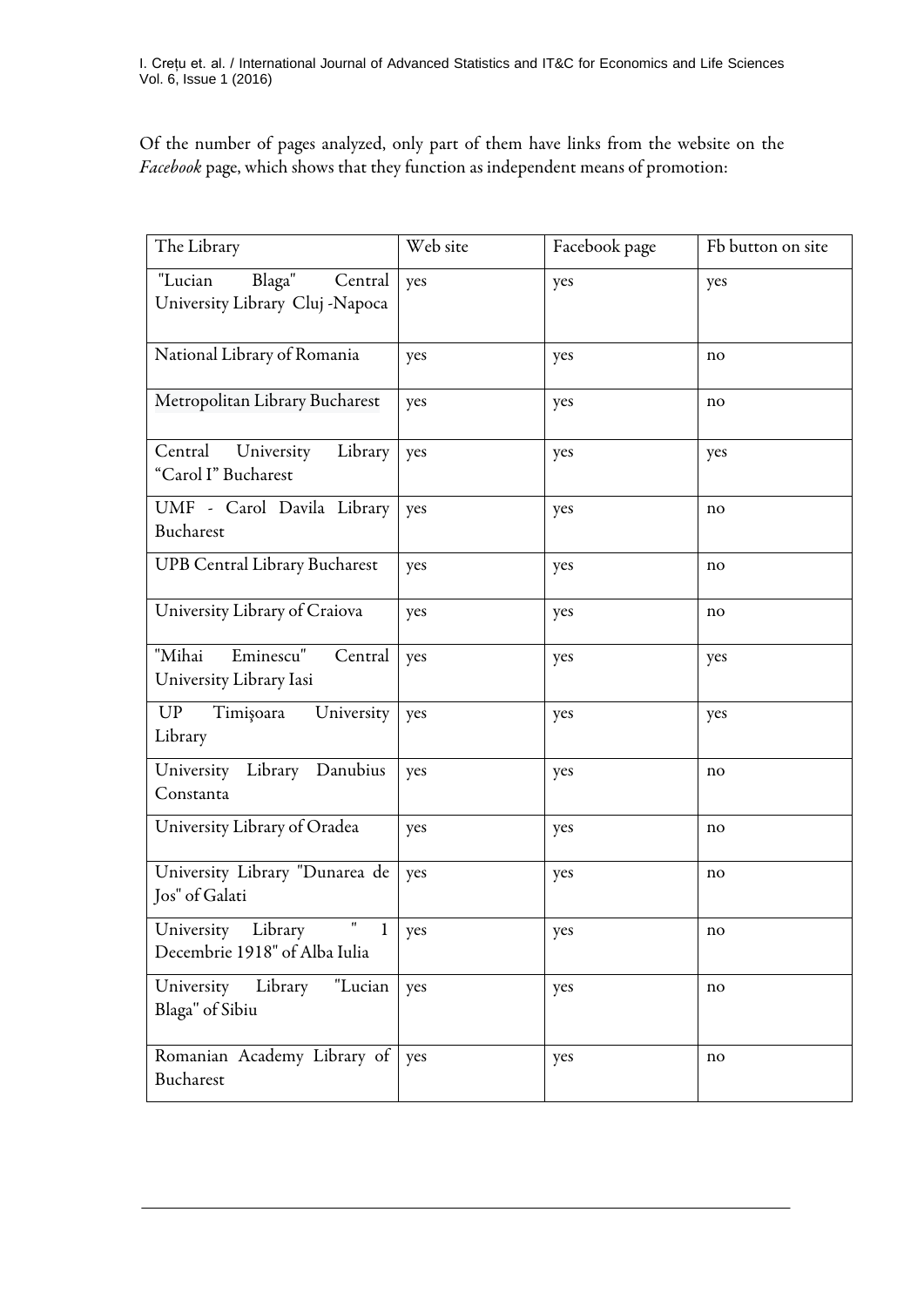I. Crețu et. al. / International Journal of Advanced Statistics and IT&C for Economics and Life Sciences Vol. 6, Issue 1 (2016)

University Library "Lucian Blaga'' of Sibiu has its own Facebook page since 2011. The number of likes increased at 513 in 2015.

The page is used for promoting library events, projects and communicating with users. Judging by the impact of the posts, the most accessed are the cultural and artistic events as the *Cultural Café* and *The Night of the Library,* Inauguration of Spanish Corner.



Fig.1. LBUS Facebook page [7]

#### 9. Conclusions

Tyler Cowen believes that "the Internet encourages us to seek identities and alliances based on specific and definite extreme interest" [2]. We could say that choosing the best PR strategy remains in the area of communication, because "the way in which you decide how to communicate is a fundamental choice in creating the most prosperous economy that life can give you." [2]